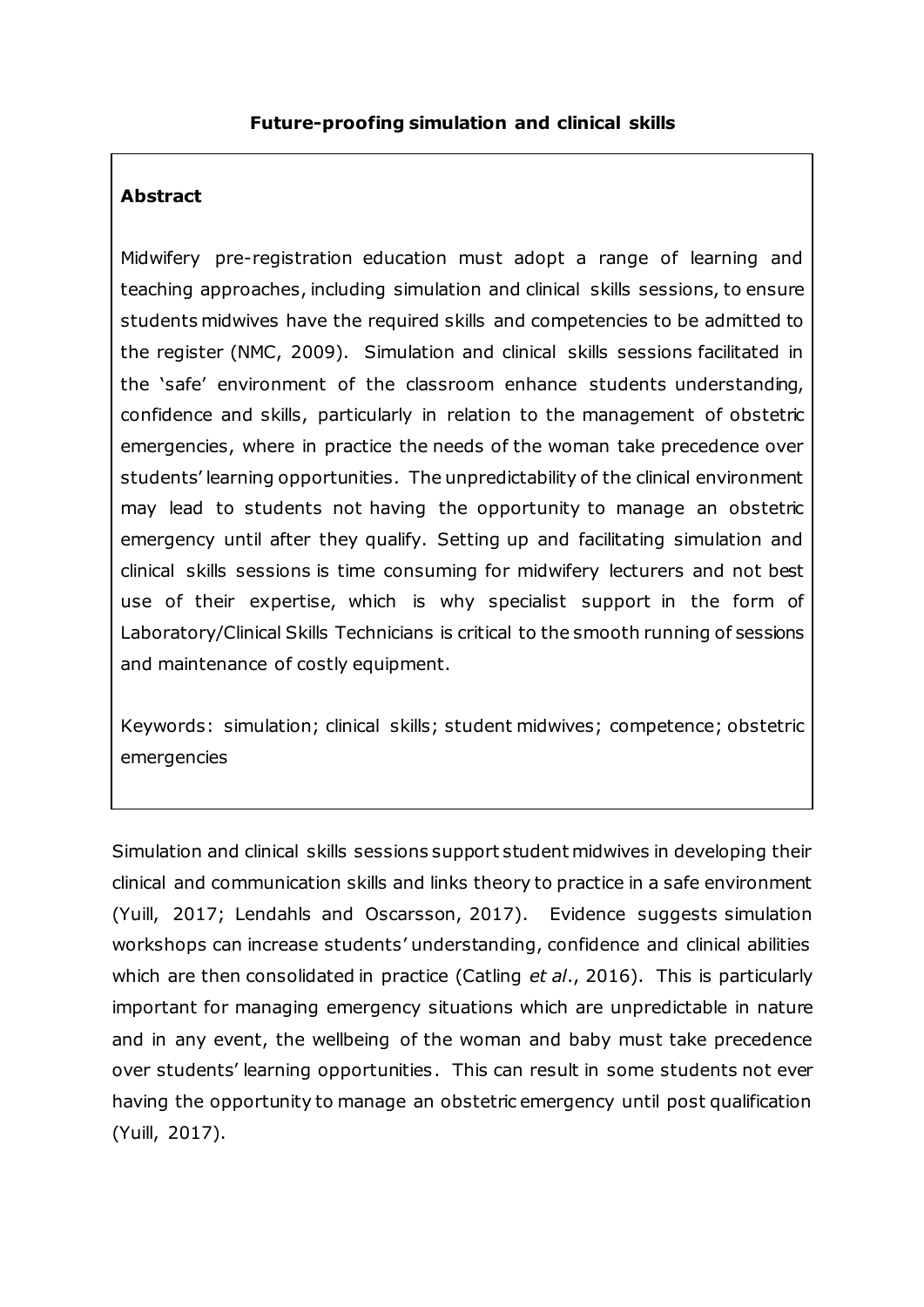There is a strong rationale for embedding simulation and clinical skills sessions into the pre-registration midwifery programme as they are key components in preparing student midwives for the demands of the unpredictable clinical environment. That said, providing such learning opportunities in a university setting requires approved educational institutions to have the appropriate equipment and manpower to maintain and set up the equipment. The MINT Project (Fraser *et al*., 2010) highlighted that the demands on midwifery lecturers' time to ensure all students have the chance to observe, practice and be assessed on clinical skills in a safe environment are high. The introduction of specialist support in the form of Laboratory/Clinical Skills Technicians not only makes best use of equipment and time, it also empowers lecturers to focus on facilitating learning.

### **Laboratory/Clinical Skills Technician**: **Role and Responsibilities**

Lin is a Laboratory/Clinical Skills Technician for Human Bioscience and Clinical skills within the Faculty of Health and Social Care and her key duties are to support all subject areas with clinical skills and laboratory equipment; however Midwifery is the only discipline where she is actually involved in the simulation and clinical skills sessions as well as setting up and maintaining the equipment (box 1).

### Equipment, roles and responsibilities

- SimMom (an advanced full body birthing simulator with accurate anatomy and functionality to facilitate multi-professional obstetric training of birth management, with both manual and automatic delivery modes) for normal deliveries, demonstrating artificial rupture of membranes (ARM) and emergency scenarios
- Sim NewB (a newborn simulator designed to help improve neonatal resuscitation) for care of the newborn
- Vaginal examination models for assessing progress in labour
- Suturing equipment
- **Resuscitaire**
- Basic Life Support mannequins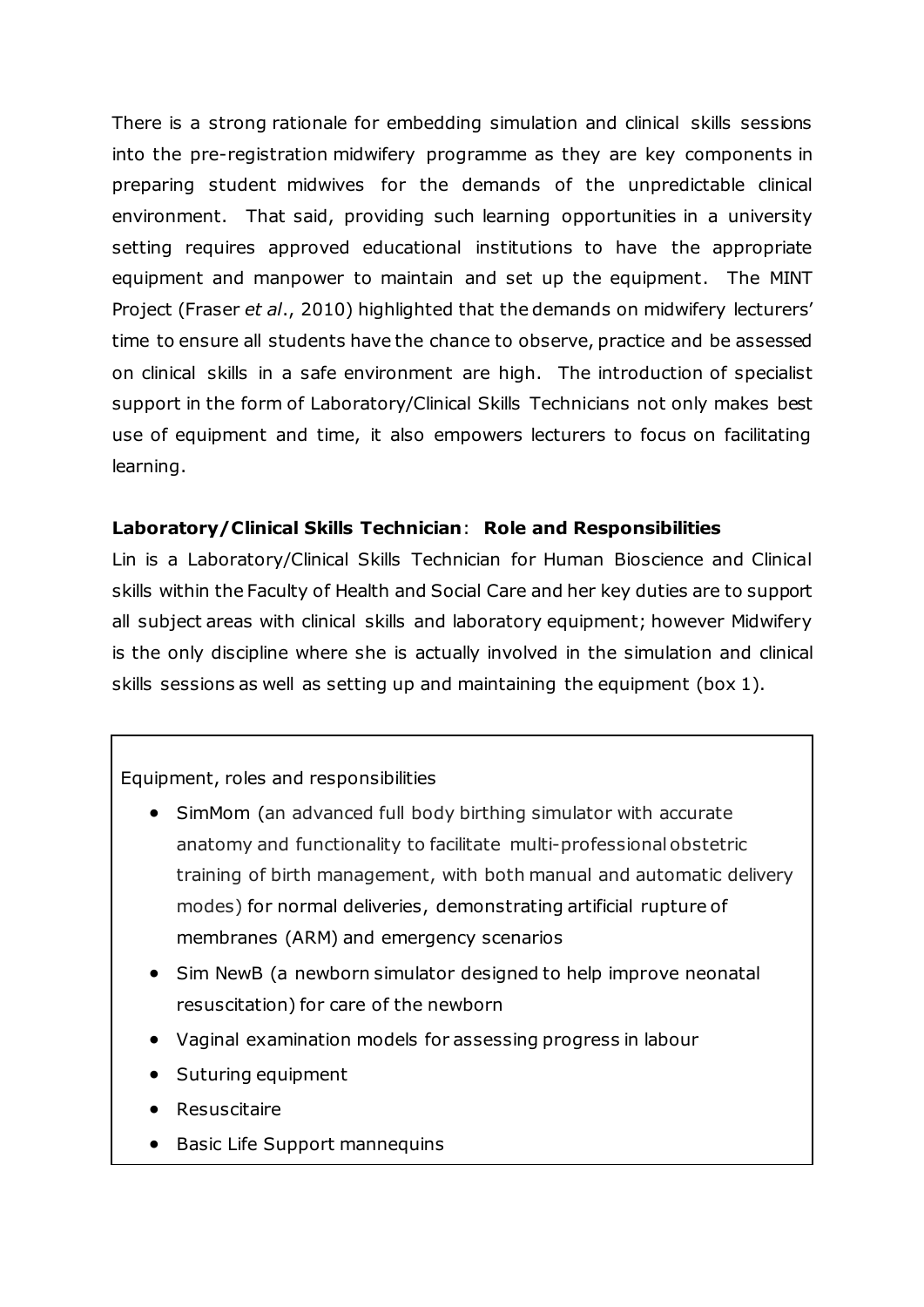- Maintenance, cleaning and infection control procedures for all equipment
- Interactive management of equipment during obstetric emergency management simulation

Box 1

# **A different perspective on the pros and cons of simulation: Lin's observations**

High tech mannequins have the wow factor and it's amazing to watch the students come in appearing very anxious but within a few minutes they are 'in the zone' and responding like it's a lady in an emergency situation and reassuring her. I love being involved in the shoulder dystocia and breech assessments and practice, as your heart is with the student as they carry out the assessment. I feel I can contribute in a small way by making sure the model works effectively and the baby delivers as it should and that the assessment is consistent for all the students. By making sure the model performs as it should this is one less thing for the student or assessors to worry about and therefore ensuring the scenario runs smoothly, allowing the lecturers to concentrate on assessing the students' performance rather than monitoring the functionality of the technology/equipment.

There are sometimes technical issues which need to be managed such as when equipment loses Wi-Fi connection which can negatively impact on the learning experience. Successful simulation 'suspends reality' which is difficult when equipment malfunctions so it is important to be flexible and remember that hightech, complicated and expensive set ups are not the only option for effectively learning. SimMom and Sim NewB demand a lot of time to programme and set up, so more low-tech sessions such as estimating blood loss with a variety of pads and bowls and artificial blood; abdominal examinations; safe injection techniques and venepuncture always get very positive reactions.

# **The future of simulation and clinical skills in the midwifery preregistration curriculum**

Standards for pre-registration nursing education have recently been updated to meet the demands of an everchanging contemporary health service and in relation to simulation they stipulate that approved educational institutions must: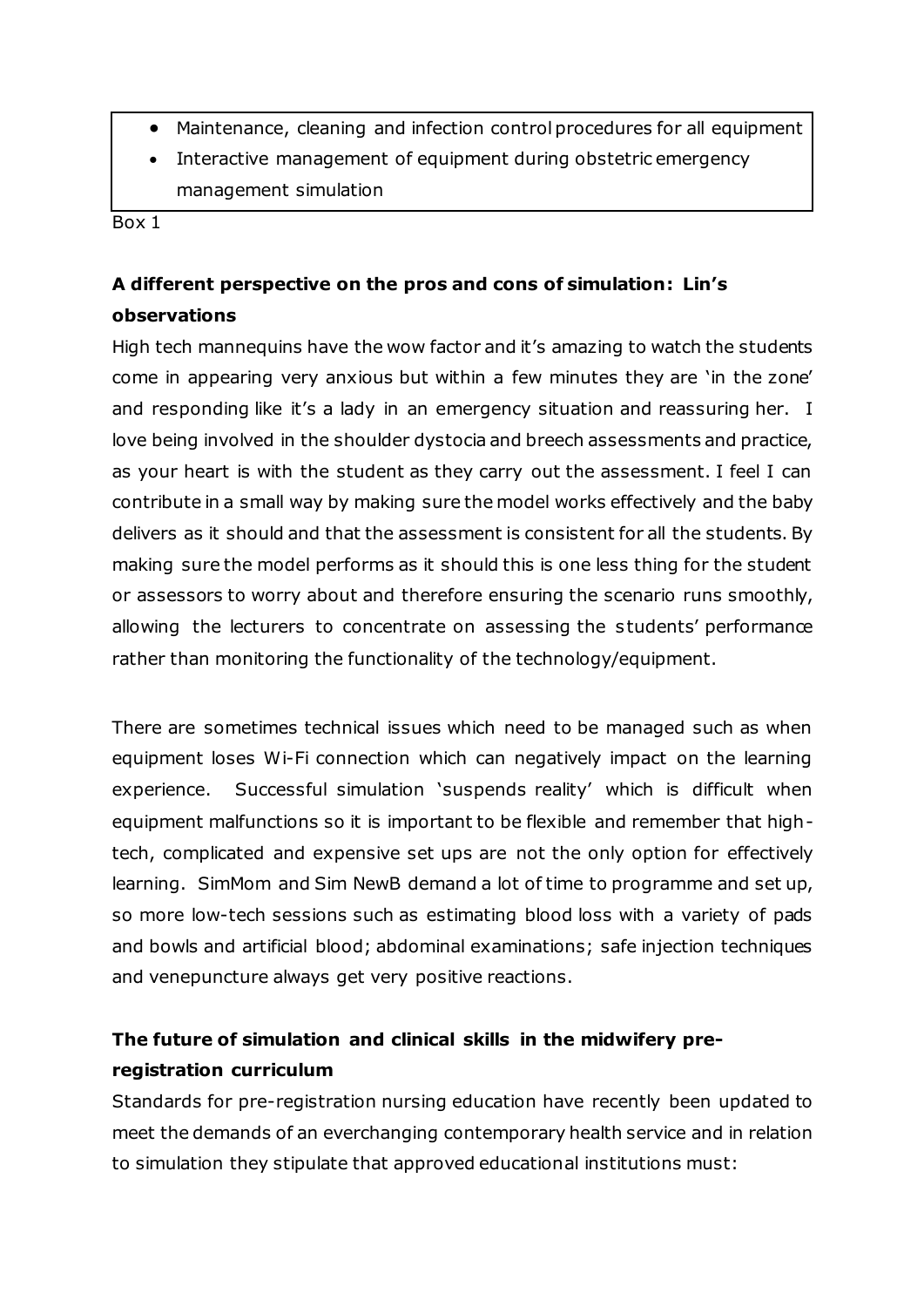*ensure technology enhanced and simulation-based learning opportunities are used effectively and proportionately to support learning and assessment* (NMC, 2018:10)

Whilst current Standards for Pre-Registration Midwifery Education state 'the programme must have a variety of learning and teaching strategies, which **may** include simulation' (NMC, 2009:19), it is expected that new standards, due for implementation in September 2020, will be aligned with those of nursing preregistration programmes in relation to simulation and clinical skills. Consequently, it is important to continue to develop and facilitate well-organised, well-funded and well-evaluated simulation and clinical skills sessions, providing student midwives with a range of learning opportunities. By practising in a 'safe environment' students should then be more confident to transfer these skills into clinical practice. By making best use of lecturers' time and expertise with the support of appropriately trained Laboratory/Clinical Skills Technicians, approved educational institutions can continue to work in partnership with clinical placement providers to link theory to practice and ultimately positively impact on the quality of services and the experiences of service users.

### **References**

Catling C, Hogan R, Fox D, Cummins A, Michelle K, Sheehan, A (2016) Simulation workshops with first year midwifery students. *Nurse Education in Practice* **17** 109-115

Fraser D, Avis M, (2010) *The MINT Project: midwives in teaching*. London: Nursing and Midwifery Council (NMC)

Lendahls L, Oscarsson M (2017) Midwifery students' experiences of simulation and skills training. *Nurse Education Today* **50** 12-16

Nursing and Midwifery Council (NMC) (2018) Realising professionalism: Standards for education and training. Part 3: Standards for pre-registration nursing programmes. *NMC* [Online]. Available from: https://www.nmc.org.uk/globalassets/sitedocuments/educationstandards/programme-standards-nursing.pdf. [Accessed 26.06.18]

Nursing and Midwifery Council (NMC) (2009) Standards for Pre-registration Midwifery Education. *NMC* [Online]. Available from: [https://www.nmc.org.uk/globalassets/sitedocuments/standards/nmc-standards](https://www.nmc.org.uk/globalassets/sitedocuments/standards/nmc-standards-for-preregistration-midwifery-education.pdf)[for-preregistration-midwifery-education.pdf](https://www.nmc.org.uk/globalassets/sitedocuments/standards/nmc-standards-for-preregistration-midwifery-education.pdf). [Accessed 05.06.18]